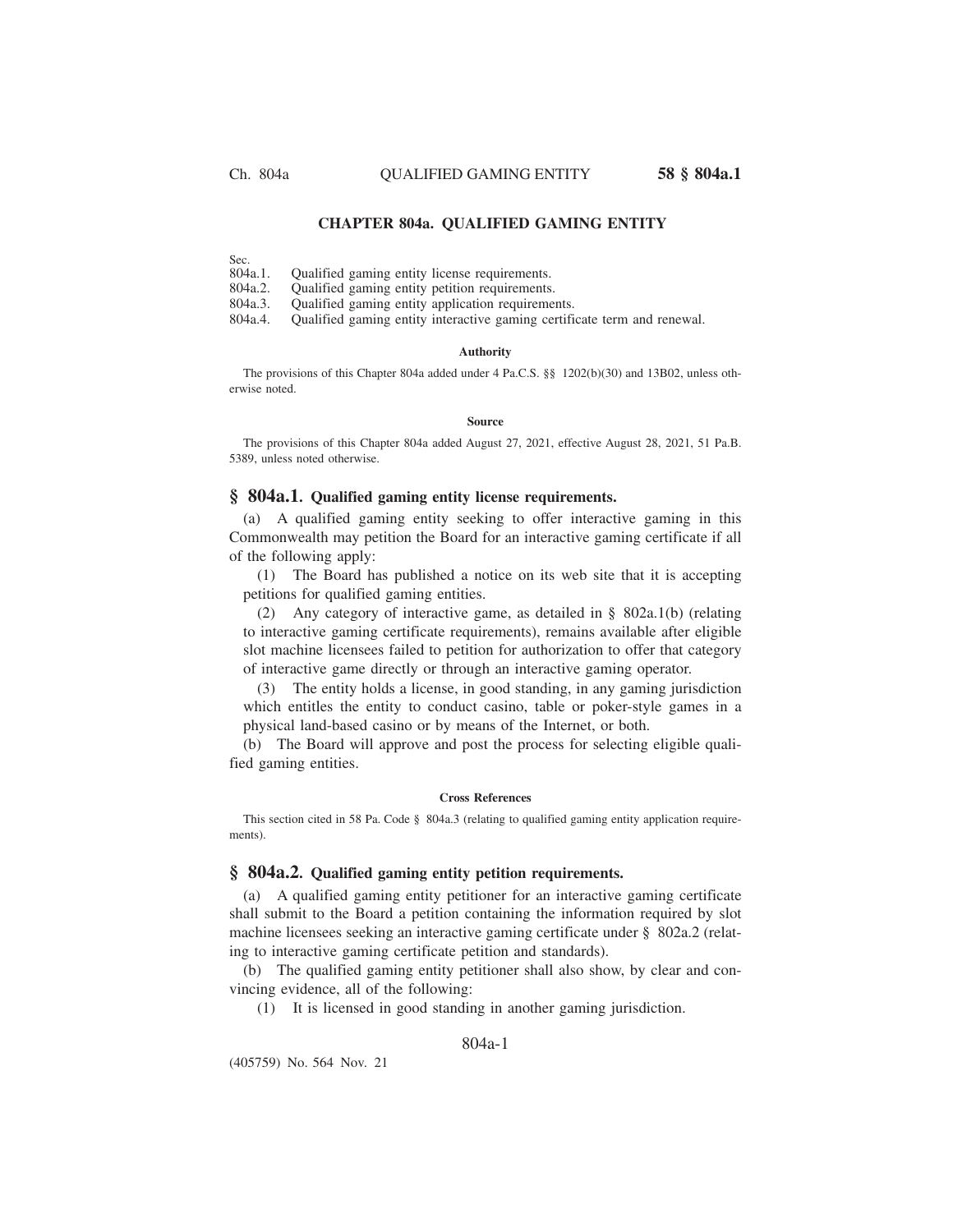(2) The licensing standards of that other gaming jurisdiction are comprehensive and thorough and provide similar safeguards as those required by the Commonwealth.

(3) The petitioner has the business experience and expertise to operate an interactive gaming system.

(c) In addition to the materials required under subsections (a) and (b), the qualified gaming entity petitioner for an interactive gaming certificate shall show, by clear and convincing evidence, that it has implemented or will implement all of the following:

(1) Interactive gaming that complies in all respects with the requirements of this subpart and regulations promulgated by the Board.

(2) A system of age, identity and location verification protocols designed to block access to individuals under 21 years of age and persons otherwise excluded or prohibited from engaging in interactive gaming in accordance with this subpart, as approved by the Board, has been implemented by the petitioner.

(3) Appropriate data security standards to prevent unauthorized access by any person whose age, identity and location has not been verified or cannot be verified in accordance with the regulations promulgated by the Board.

(4) Appropriate standards to protect the privacy and security of registered players with a reasonable degree of certainty.

(5) A system of internal and accounting controls applicable to interactive gaming, and the security and integrity of all financial transactions in connection with the system, that complies with this chapter and regulations promulgated by the Board.

## **§ 804a.3. Qualified gaming entity application requirements.**

(a) If selected under the Board process in § 804a.1(b) (relating to qualified gaming entity license requirements), the eligible qualified gaming entity petitioner shall submit all applicable applications for the issuance of an interactive gaming certificate as required by the Bureau of Licensing.

(b) In determining whether an eligible qualified gaming entity petitioner is suitable to be issued a qualified gaming entity interactive gaming certificate under this subpart, the Board will consider all of the following:

(1) The financial fitness, good character, honesty, integrity and responsibility of the petitioner.

(2) If all principals of the petitioner are eligible and suitable under the standards of section 1311.1 of the act (relating to licensing of principals).

(3) The integrity of all financial backers.

(4) The suitability of the petitioner and the principals of the petitioner based on the satisfactory results of all of the following:

- (i) The background investigation of the principals.
- (ii) A current tax clearance review performed by the Department.

### 804a-2

(405760) No. 564 Nov. 21

*2021 Commonwealth of Pennsylvania*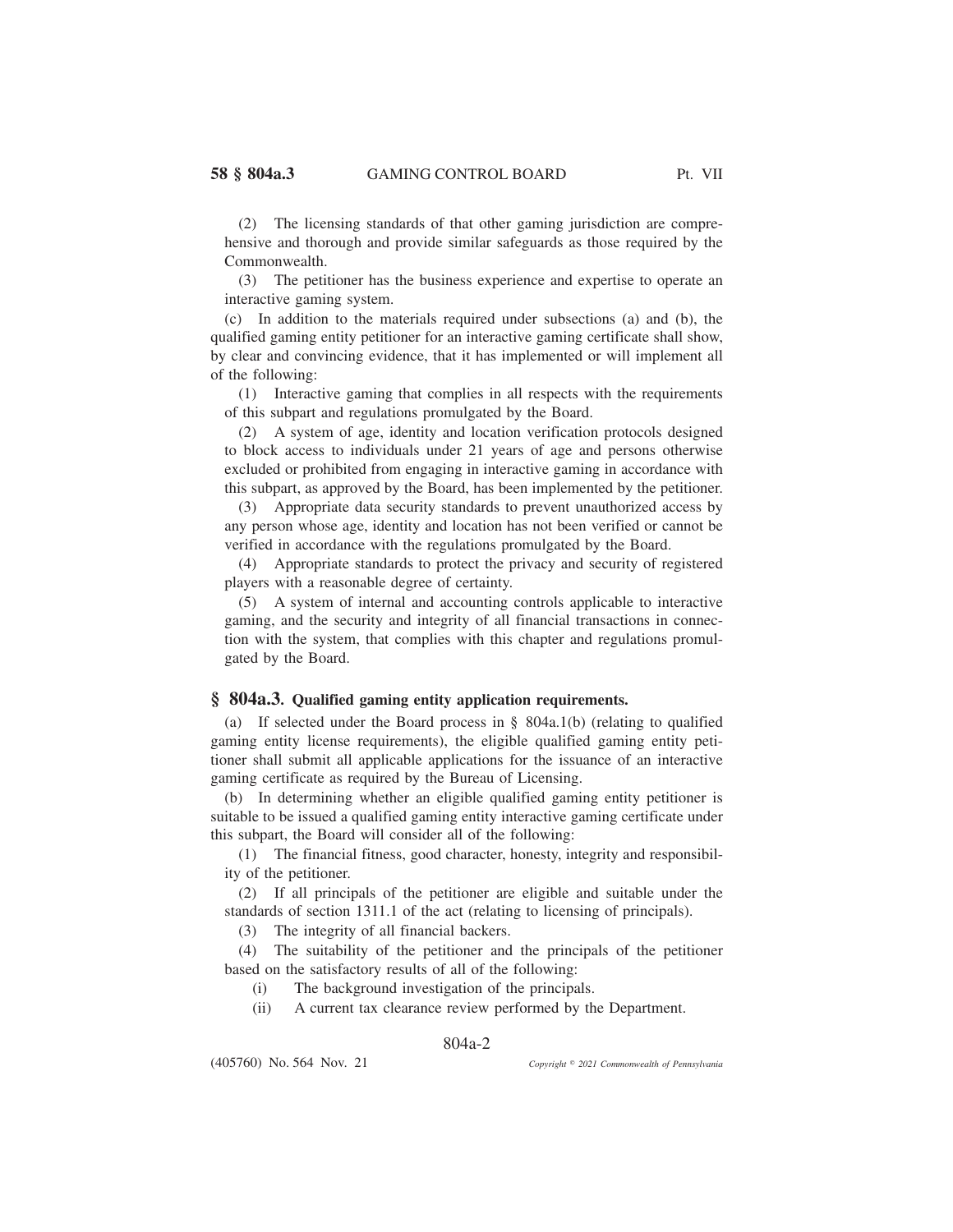(iii) A current Unemployment Compensation Tax clearance review and a Workers Compensation Tax clearance review performed by the Department of Labor and Industry.

# **§ 804a.4. Qualified gaming entity interactive gaming certificate term and renewal.**

(a) A qualified gaming entity interactive gaming certificate and the renewal thereof is valid for 5 years from the date of approval of the application by the Board.

(b) A renewal application for a qualified gaming entity interactive gaming certificate shall be filed at least 6 months prior to the expiration of the current certificate.

(c) A qualified gaming entity interactive gaming certificate for which a completed renewal application and fee has been received by the Board will continue in effect until acted upon by the Board.

(405761) No. 564 Nov. 21

804a-3